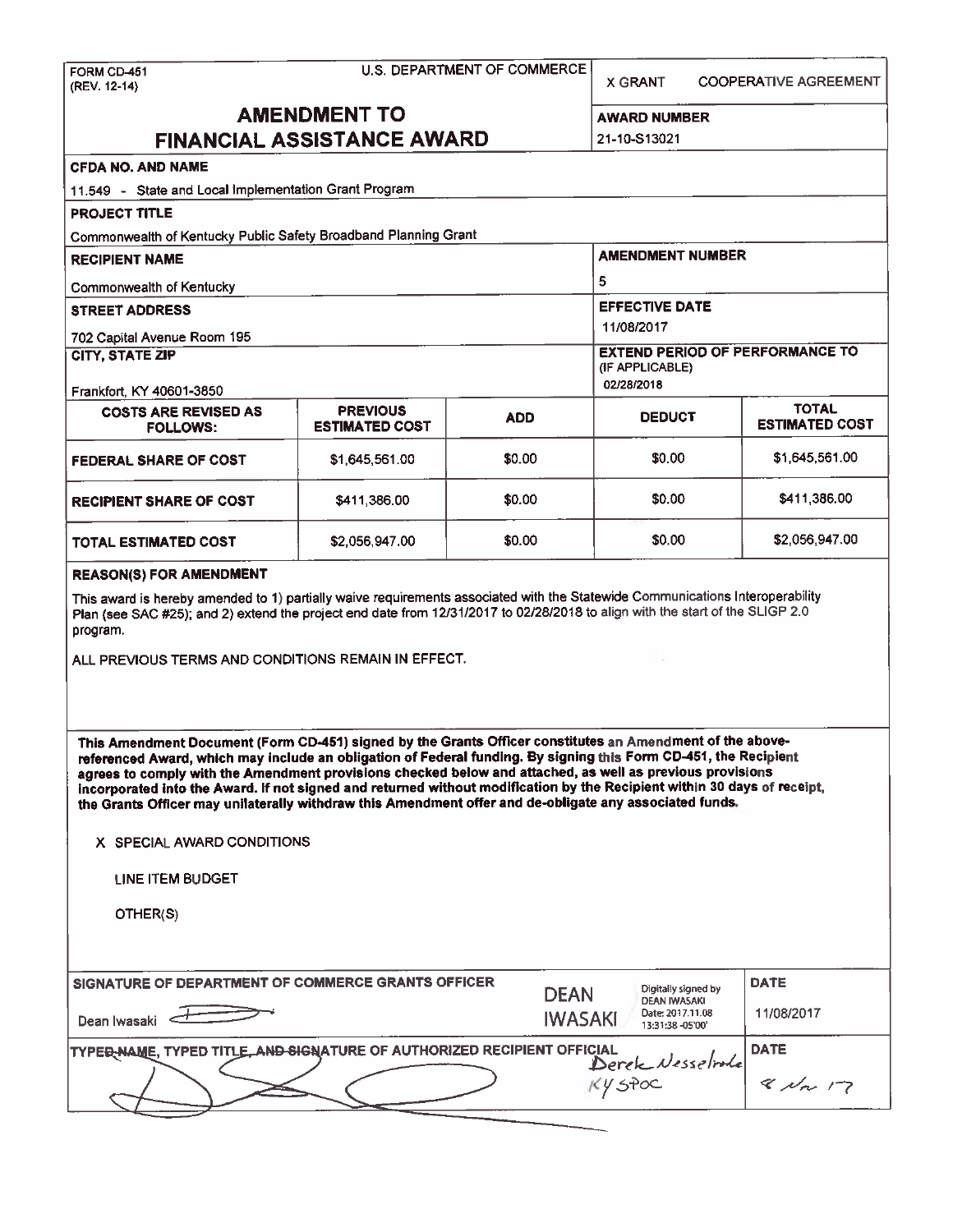Award Number: 21-10-S13021, Amendment Number 5 Federal Program Officer: Yuki Miyamoto-Mendez Requisition Number: 17006 Employer Identification Number: 610600439 Dun & Bradstreet No: 004691551 Recipient ID: 1111530 Requestor ID: 1111530

### **Award ACCS Information**

| <b>Bureau</b><br>Code | <b>FCFY</b> | <b>Project-Task</b> | Org Code               | <b>Obi Class</b> | <b>Obligation Amount</b> |
|-----------------------|-------------|---------------------|------------------------|------------------|--------------------------|
| 61                    | 2013        | 8150000-000         | 11-00-0000-00-00-00-00 | 41-19-00-00      | \$0.00                   |

#### **Award Contact Information**

| <b>Contact Name</b>  | <b>Contact Type</b> | Email                   | <b>Phone</b> |
|----------------------|---------------------|-------------------------|--------------|
| Mr. Derek Nesselrode | Administrative      | derek.nesselrode@ky.gov | 5027822064   |
| Mr. Derek Nesselrode | Technical           | derek.nesselrode@ky.gov | 5027822064   |

Nuria Martinez<br>
100 Bureau Drive, MS 1650<br>
100 Bureau Drive, MS 1650 100 Bureau Drive, MS 1650 (301) 975-6215 (301) 975-8245

## **NIST Grants Officer: NIST Grants Specialist:**

Gaithersburg, MD 20899-1650 Gaithersburg, MD 20899-1650